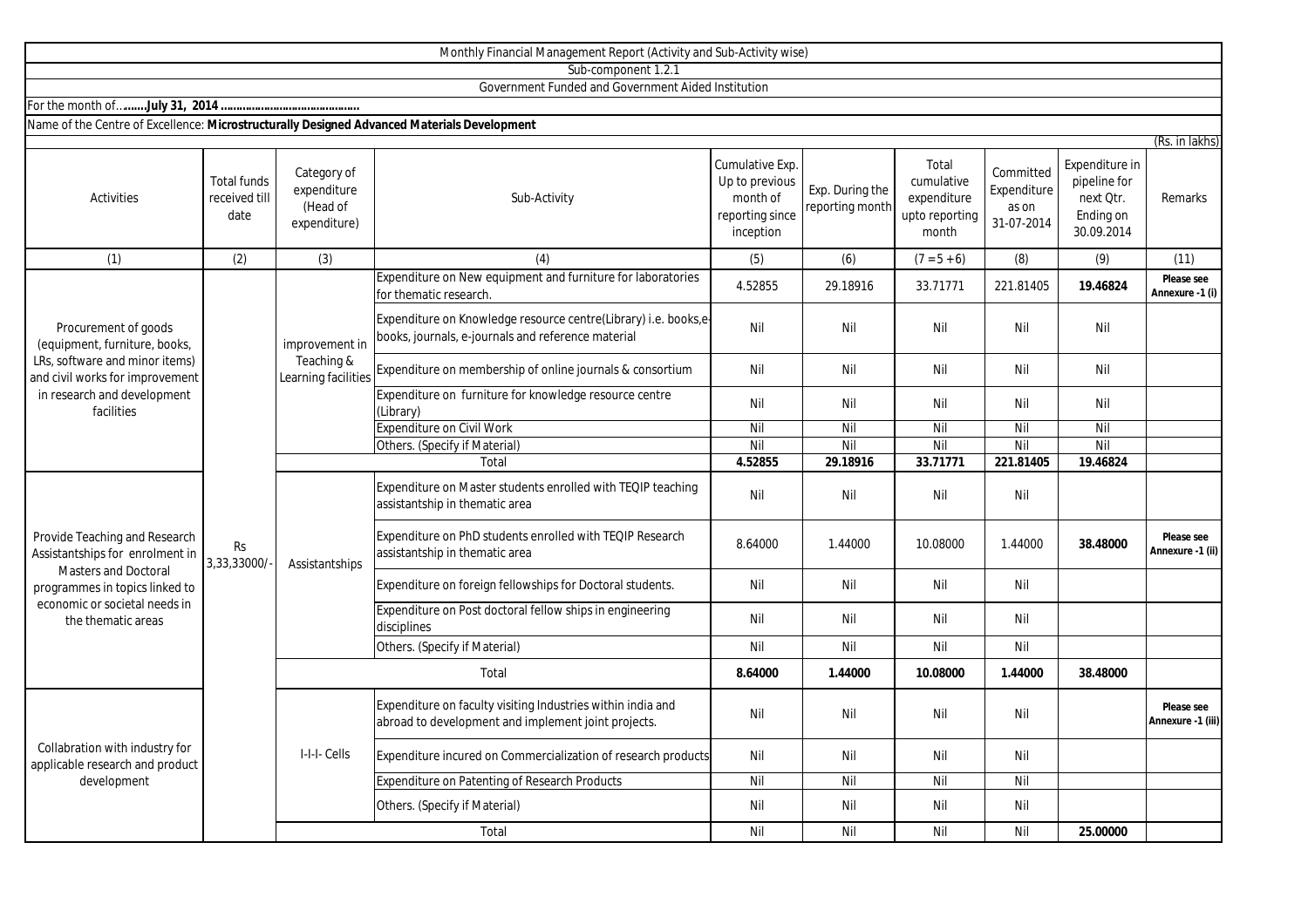| Activities                                                                                                                                      | <b>Total funds</b><br>received till<br>date | Category of<br>expenditure<br>(Head of<br>expenditure) | Sub-Activity                                                                                                                                   | Cumulative Exp.<br>Up to previous<br>month of<br>reporting since<br>inception | Exp. During the<br>reporting month | Total<br>cumulative<br>expenditure<br>upto reporting<br>month | Committed<br>Expenditure<br>as on<br>31-07-2014 | Expenditure in<br>pipeline for<br>next Qtr.<br>Ending on<br>30.09.2014 | Remarks                        |
|-------------------------------------------------------------------------------------------------------------------------------------------------|---------------------------------------------|--------------------------------------------------------|------------------------------------------------------------------------------------------------------------------------------------------------|-------------------------------------------------------------------------------|------------------------------------|---------------------------------------------------------------|-------------------------------------------------|------------------------------------------------------------------------|--------------------------------|
| National / International<br>collabration for Research and<br>Development activities with<br>Academic Institutions and<br>R<br>& D organisations |                                             | R&D                                                    | Expenditure on Securing sponsored projects and Consultancy<br>assignments                                                                      | Nil                                                                           | Nil                                | Nil                                                           | Nil                                             |                                                                        |                                |
|                                                                                                                                                 |                                             |                                                        | Expenditure on Publication of research papers in peer reviewed<br>iournals                                                                     | Nil                                                                           | Nil                                | Nil                                                           | Nil                                             |                                                                        |                                |
|                                                                                                                                                 |                                             |                                                        | Expenditure incured on Commercialization of research products                                                                                  | Nil                                                                           | Nil                                | Nil                                                           | Nil                                             |                                                                        |                                |
|                                                                                                                                                 |                                             |                                                        | Expenditure on Patenting of Research Products                                                                                                  | Nil                                                                           | Nil                                | Nil                                                           | Nil                                             |                                                                        |                                |
|                                                                                                                                                 |                                             |                                                        | Expenditure on amount paid to Consultant for participation in<br>Research & Development and for delivering expert lectures                     | Nil                                                                           | Nil                                | Nil                                                           | Nil                                             |                                                                        | Please see<br>Annexure -1 (iv) |
|                                                                                                                                                 |                                             |                                                        | Expenditure on faculty visiting Industries within india and<br>abroad to development and implement joint projects.                             | Nil                                                                           | Nil                                | Nil                                                           | Nil                                             |                                                                        |                                |
|                                                                                                                                                 |                                             |                                                        | Expenditure on characterization of sample of R & D projects                                                                                    | Nil                                                                           | Nil                                | Nil                                                           | Nil                                             |                                                                        |                                |
|                                                                                                                                                 |                                             |                                                        | Expenditure on Presentation of paper in International Seminar,<br>Conference etc. by Doctoral students                                         | 1.19803                                                                       | 2.01565                            | 3.21368                                                       | Nil                                             |                                                                        |                                |
|                                                                                                                                                 |                                             |                                                        | Others. (Specify if Material)                                                                                                                  | Nil                                                                           | Nil                                | Nil                                                           | Nil                                             |                                                                        |                                |
|                                                                                                                                                 |                                             | Total                                                  |                                                                                                                                                | 1.19803                                                                       | 2.01565                            | 3.21368                                                       | <b>Nil</b>                                      | 46.78632                                                               |                                |
| Enhancing research competence<br>of faculty and knowledge sharing<br>in thematic areas, both within<br>India and abroad                         |                                             | <b>FSD</b>                                             | Expenditure on faculty training for enhancement of Research<br>competence in thematic areas                                                    | Nil                                                                           | 0.78924                            | 0.78924                                                       | Nil                                             |                                                                        | Please see<br>Annexure -1 (v)  |
|                                                                                                                                                 |                                             |                                                        | Expenditure incurred on Participation by faculty in seminars,<br>conferences, workshops and Continuing Education Programes<br>(CEPs) etc.      | Nil                                                                           | Nil                                | Nil                                                           | Nil                                             |                                                                        |                                |
|                                                                                                                                                 |                                             |                                                        | Expenditure on Organizing thematic area training programmes,<br>workshops, seminars, conferences and Continuing Education<br>Programmes (CEPs) | Nil                                                                           | Nil                                | Nil                                                           | Nil                                             |                                                                        |                                |
|                                                                                                                                                 |                                             |                                                        | Expenditure on staff development                                                                                                               | Nil                                                                           | Nil                                | Nil                                                           | Nil                                             |                                                                        |                                |
|                                                                                                                                                 |                                             |                                                        | Expenditure on seed grant to researchers to venture into new<br>directions within the specified theme.                                         | Nil                                                                           | Nil                                | Nil                                                           | Nil                                             |                                                                        |                                |
|                                                                                                                                                 |                                             |                                                        | Others. (Specify if Material)                                                                                                                  | Nil                                                                           | Nil                                | Nil                                                           | Nil                                             |                                                                        |                                |
|                                                                                                                                                 |                                             |                                                        | Total                                                                                                                                          | <b>Nil</b>                                                                    | 0.78924                            | 0.78924                                                       | <b>Nil</b>                                      | 49.21076                                                               |                                |
| Incremental operating cost                                                                                                                      |                                             | <b>IOC</b>                                             |                                                                                                                                                | 6.93127                                                                       | 0.28594                            | 7.21721                                                       | 0.19000                                         | 42.59279                                                               | Please see<br>Annexure -1 (vi) |
| <b>GRAND TOTAL</b>                                                                                                                              |                                             |                                                        | 21.29785                                                                                                                                       | 33.71999                                                                      | 55.01784                           | 223.44405                                                     | 221.53811                                       |                                                                        |                                |